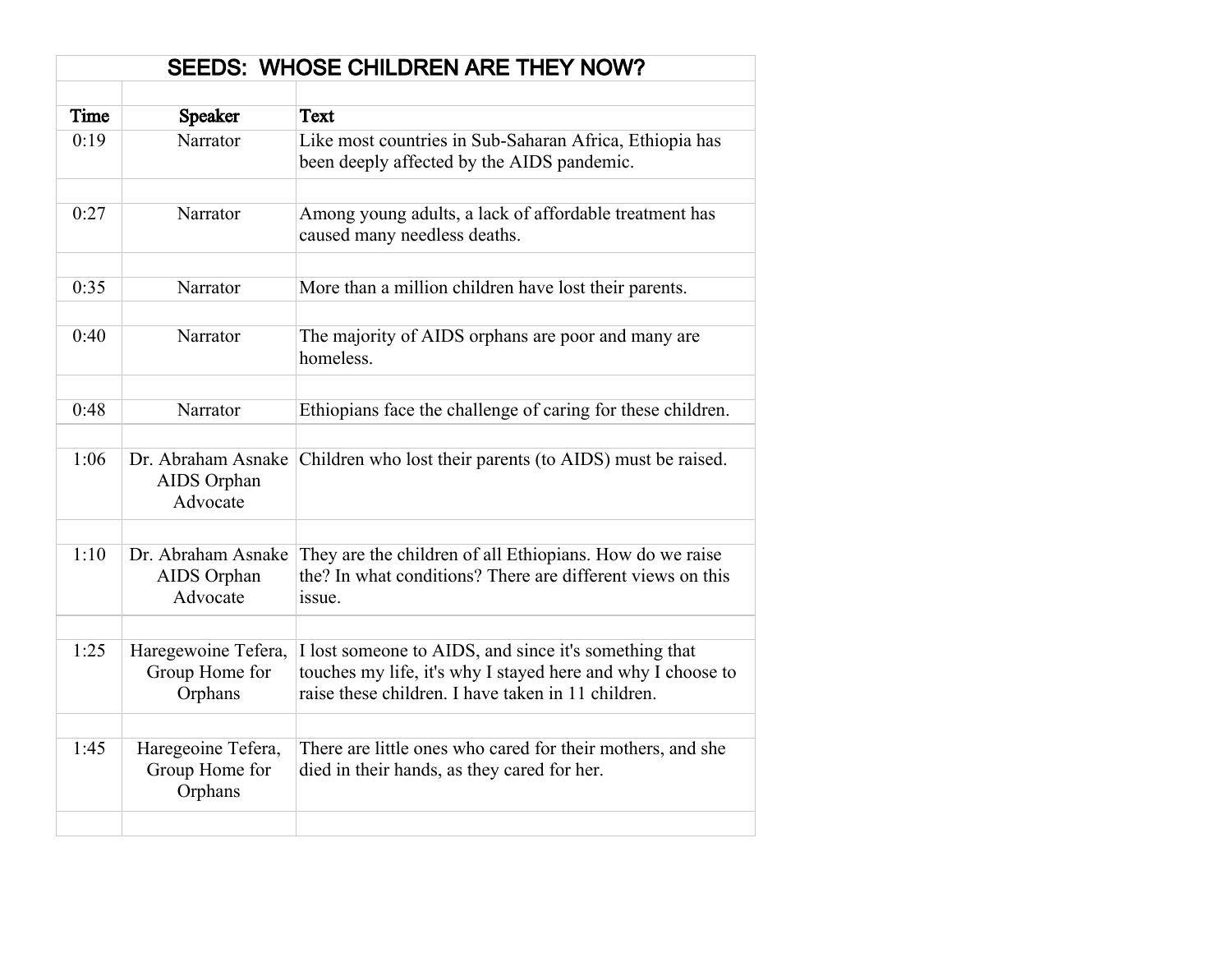| 1:54 | Haregeoine Tefera,<br>Group Home for<br>Orphans | In the end, when she was buried, they saw a stone being<br>placed in her body and cried, "Please don't place a stone on<br>her she may wake up."                                                                                                                                                                           |
|------|-------------------------------------------------|----------------------------------------------------------------------------------------------------------------------------------------------------------------------------------------------------------------------------------------------------------------------------------------------------------------------------|
|      |                                                 |                                                                                                                                                                                                                                                                                                                            |
| 2:06 | Haregeoine Tefera,<br>Group Home for<br>Orphans | They made sure she was dead, that she wasn't coming back.                                                                                                                                                                                                                                                                  |
|      |                                                 |                                                                                                                                                                                                                                                                                                                            |
| 2:11 | Haregeoine Tefera,<br>Group Home for<br>Orphans | Then they asked, "Who us our mother now?"                                                                                                                                                                                                                                                                                  |
|      |                                                 |                                                                                                                                                                                                                                                                                                                            |
| 2:17 | Haregeoine Tefera,<br>Group Home for<br>Orphans | Because there are so many, so very many children, the ones<br>I have will make a small difference. I was willing to take<br>more, but a lack of resources has prevented this.                                                                                                                                              |
|      |                                                 |                                                                                                                                                                                                                                                                                                                            |
| 2:38 | Haregeoine Tefera,<br>Group Home for<br>Orphans | No one can live for himself alone. We live for others. I don't<br>need anything, I have enough. I want to see the children<br>grow and become someone. This is my purpose.                                                                                                                                                 |
|      |                                                 |                                                                                                                                                                                                                                                                                                                            |
| 2:54 | Haregeoine Tefera,<br>Group Home for<br>Orphans | If I leave these children without any support, if they<br>become homeless, I feel like I did it to them. If they were to<br>lose their lives, I would feel responsible.                                                                                                                                                    |
|      |                                                 |                                                                                                                                                                                                                                                                                                                            |
| 3:15 | Dr. Abraham Asnake,<br>AIDS Orphan<br>Advocate  | The way of life in Ethiopia, by and large, is that people live<br>with relatives, or in an extended family system. Each person<br>can help one child.                                                                                                                                                                      |
|      |                                                 |                                                                                                                                                                                                                                                                                                                            |
| 3:35 |                                                 | Tiruwork Mazengia   It has been six years since their mother died. Their mother<br>used to live here, in this small house. She got sick and died.<br>They don't have a father. They have no uncles, aunts, or<br>relatives at all. Before she died, she entrusted the kids to<br>me. She said, "Please take care of them." |
|      |                                                 |                                                                                                                                                                                                                                                                                                                            |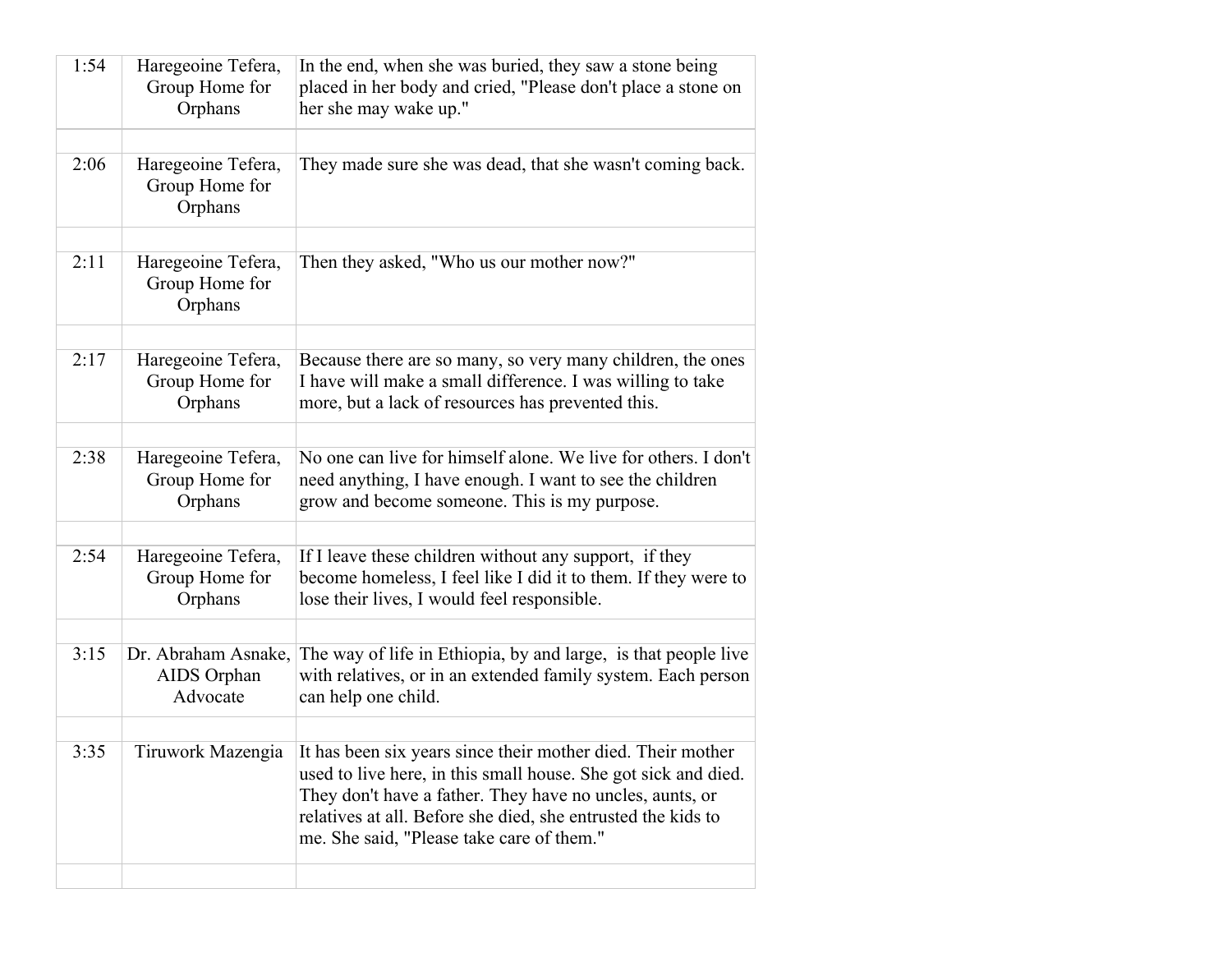| 3:58 | Tiruwork Mazengia                              | We're not related but we were neighbors, and were very<br>close, so I accepted her request, and then she passed away.                                                                                                                                                                                                                                                                     |
|------|------------------------------------------------|-------------------------------------------------------------------------------------------------------------------------------------------------------------------------------------------------------------------------------------------------------------------------------------------------------------------------------------------------------------------------------------------|
|      |                                                |                                                                                                                                                                                                                                                                                                                                                                                           |
| 4:10 | Tiruwork Mazengia                              | It's a very dreadful disease, and very sorrowful.                                                                                                                                                                                                                                                                                                                                         |
|      |                                                |                                                                                                                                                                                                                                                                                                                                                                                           |
| 4:15 | Tiruwork Mazengia                              | It cuts life short, prevents one from working and earning a<br>living. When I hear of it on the radio or from people in<br>general, it's a very shocking and disturbing disease.                                                                                                                                                                                                          |
|      |                                                |                                                                                                                                                                                                                                                                                                                                                                                           |
| 4:30 | Tiruwork Mazengia                              | Those who get hurt are the children who lose their parents.<br>There are many with nowhere to go, who end up on the<br>streets.                                                                                                                                                                                                                                                           |
|      |                                                |                                                                                                                                                                                                                                                                                                                                                                                           |
| 4:53 | Dr. Abraham Asnake,<br>AIDS Orphan<br>Advocate | Some do not have a family. When there is no one to support<br>them, or when the family is not willing to take care of them,<br>they should be admitted into an orphanage for care.                                                                                                                                                                                                        |
|      |                                                |                                                                                                                                                                                                                                                                                                                                                                                           |
| 5:08 | Dr. Abraham Asnake,<br>AIDS Orphan<br>Advocate | Orphanages and home care are complementary. One is not<br>the adversary of the other.                                                                                                                                                                                                                                                                                                     |
|      |                                                |                                                                                                                                                                                                                                                                                                                                                                                           |
| 5:20 | Abebech Gobena,<br>Abebech Gobena              | Every day we take children who have lost their parents to<br>AIDS. Only lack of space keeps me from taking more. If I                                                                                                                                                                                                                                                                     |
|      | orphanage                                      | had space, I'd help as long as my age allows.                                                                                                                                                                                                                                                                                                                                             |
|      |                                                |                                                                                                                                                                                                                                                                                                                                                                                           |
| 5:34 | Abebech Gobena,<br>Abebech Gobena<br>orphanage | In 1980, on September 15, I went to Haik and attended<br>church. On our way back many starving people were spread<br>out everywhere in the city. I saw a dead woman, with an<br>infant at her breast. At that time, by chance, the city was<br>collecting bodies, separating dead from alive. As I held the<br>child, they took the mother's body. At that moment I hated<br>being human. |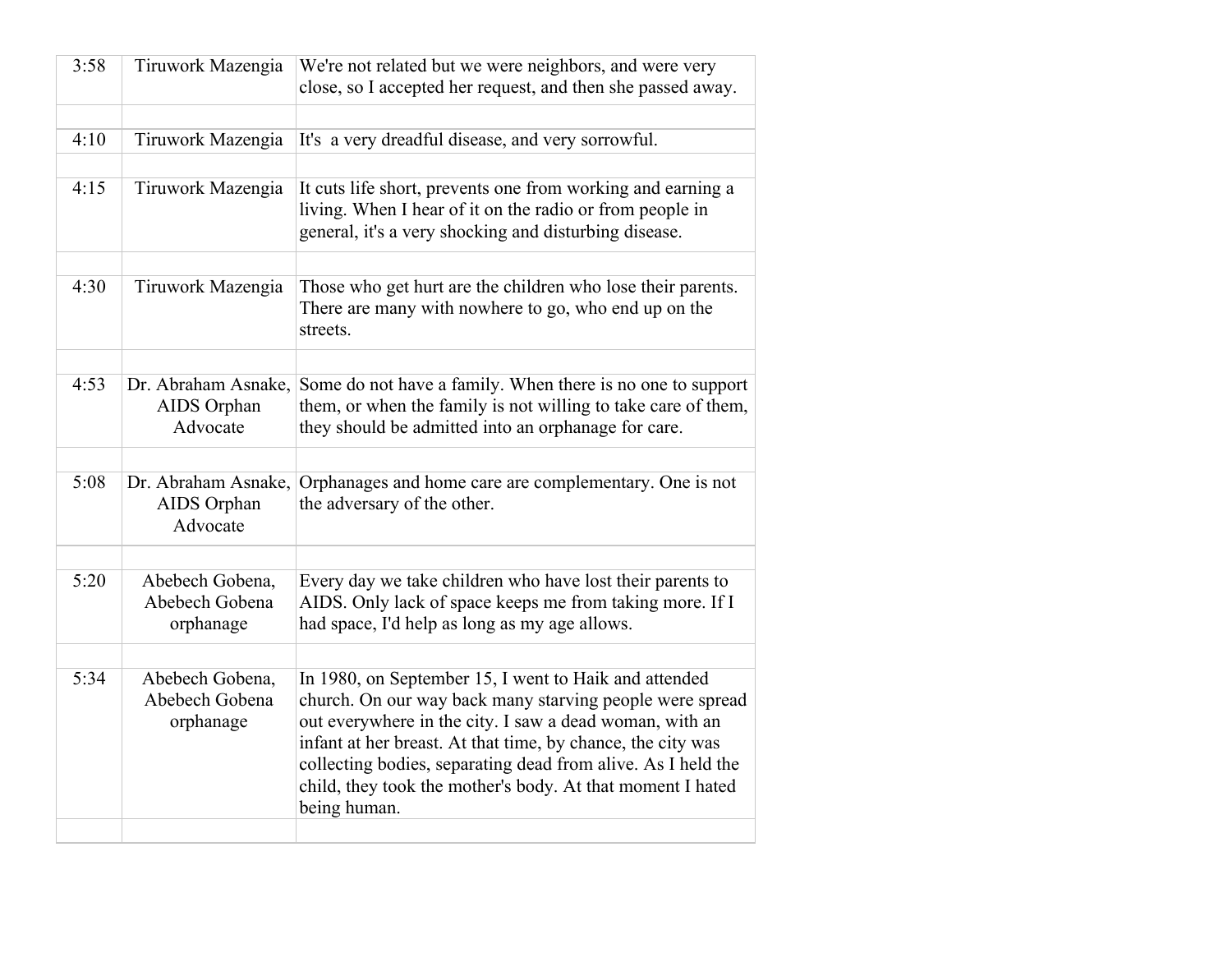| 6:18 | Abebech Gobena,<br>Abebech Gobena<br>orphanage | That year, on that same day, I brought two children with<br>me. We made a fence around the chicken coop. We had no<br>place to sleep; I gave up my possessions. So we made our<br>bed there. We roasted and sold grains, baked bread, sold<br>beer, I undid my clothes and sewed clothes for them. My<br>beginning was like this.                                                     |
|------|------------------------------------------------|---------------------------------------------------------------------------------------------------------------------------------------------------------------------------------------------------------------------------------------------------------------------------------------------------------------------------------------------------------------------------------------|
| 6:46 | Abebech Gobena,<br>Abebech Gobena<br>orphanage | We don't go out on the streets. People leave them outside<br>our door. When we see who's there, we call the police. The<br>police come and do a report. We take a photograph. Then<br>we open a file for the child. We keep the photograph. The<br>child grows, and as she grows, she asks where she came<br>from. We tell her where she was found, and get her used to<br>her story. |
| 7:20 | Abebech Gobena,<br>Abebech Gobena<br>orphanage | After this, there's no problem.                                                                                                                                                                                                                                                                                                                                                       |
| 7:24 | Girl                                           | About this organization not only for me, but speaking for<br>the other children, we're in very good condition. I've been<br>here for over five years. She comes across as mother and<br>father. It's very good, it should continue this way.                                                                                                                                          |
| 7:43 | Girl                                           | We're here for as long as we're here. We have hopes and big<br>plans to give back the good that was given to us.                                                                                                                                                                                                                                                                      |
| 7:57 | Narrator                                       | Beyond food and shelter, orphans need an education. Some<br>volunteers tutor these children.                                                                                                                                                                                                                                                                                          |
|      |                                                |                                                                                                                                                                                                                                                                                                                                                                                       |
| 8:06 | Sahliye Tirfe                                  | As soon as I became aware of the fact that I am $HIV + I$<br>thought I must teach those childrenthose who, due to<br>HIV/AIDS, have lost their parents. In order for them to<br>achieve in their education, I began going from house to<br>house, tutoring them.                                                                                                                      |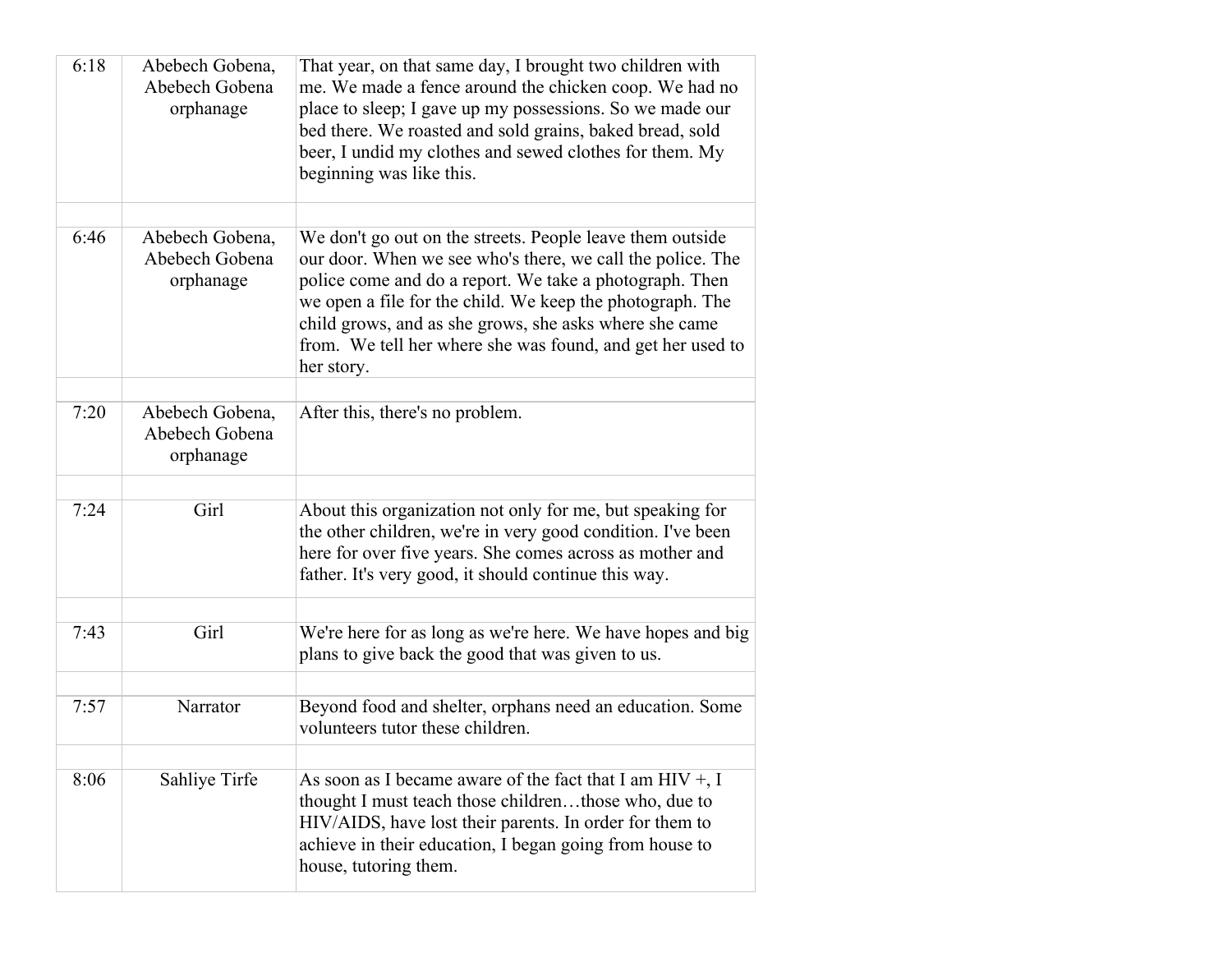| 8:33  | Sahliya Tirfe                                  | Okay, 60 seconds is onewhat? One minute. Very good.<br>Sixty minutes is -?                                                                                                                                                                                                                   |
|-------|------------------------------------------------|----------------------------------------------------------------------------------------------------------------------------------------------------------------------------------------------------------------------------------------------------------------------------------------------|
|       |                                                |                                                                                                                                                                                                                                                                                              |
| 8:46  | Boy                                            | One hour.                                                                                                                                                                                                                                                                                    |
|       |                                                |                                                                                                                                                                                                                                                                                              |
| 8:48  | Sahliya Tirfe                                  | These children and I are facing similar issues. I'm different<br>from them I live with the virus, while these kids have lost<br>their parents to HIV/AIDS. They have no one.                                                                                                                 |
|       |                                                |                                                                                                                                                                                                                                                                                              |
| 9:10  | Sahliya Tirfe                                  | These children, if they get support, they can follow their<br>education. They're promising children who could succeed.                                                                                                                                                                       |
|       |                                                |                                                                                                                                                                                                                                                                                              |
| 9:20  | Sahliya Tirfe                                  | I wrote to various organizations to get them support, so they<br>wouldn't drop out of school. Now they're getting assistance<br>to stay in school.                                                                                                                                           |
|       |                                                |                                                                                                                                                                                                                                                                                              |
| 9:30  | Sahliya Tirfe                                  | Besides regular education, tutoring is important for the<br>children. They can be told to study on their own but since<br>they're children, they won't do it on their own. They need<br>someone to support and assist them.                                                                  |
|       |                                                |                                                                                                                                                                                                                                                                                              |
| 9:53  | Abebech Gobena,<br>Abebech Gobena<br>orphanage | The biggest problem isn't raising them. making them self-<br>reliant is the problem. This school that began with wicker<br>fences now goes through 8th grade. This school isn't just for<br>the orphans. The poor of the nearby area, from daycare to<br>8th grade, they attend school here. |
|       |                                                |                                                                                                                                                                                                                                                                                              |
| 10:14 | Abebech Gobena,<br>Abebech Gobena<br>orphanage | We provide educational materials, we provide uniforms, we<br>give free education. Let alone charging them, if we could,<br>we would even provide all meals. But we can only provide<br>8 meals a month.                                                                                      |
|       |                                                |                                                                                                                                                                                                                                                                                              |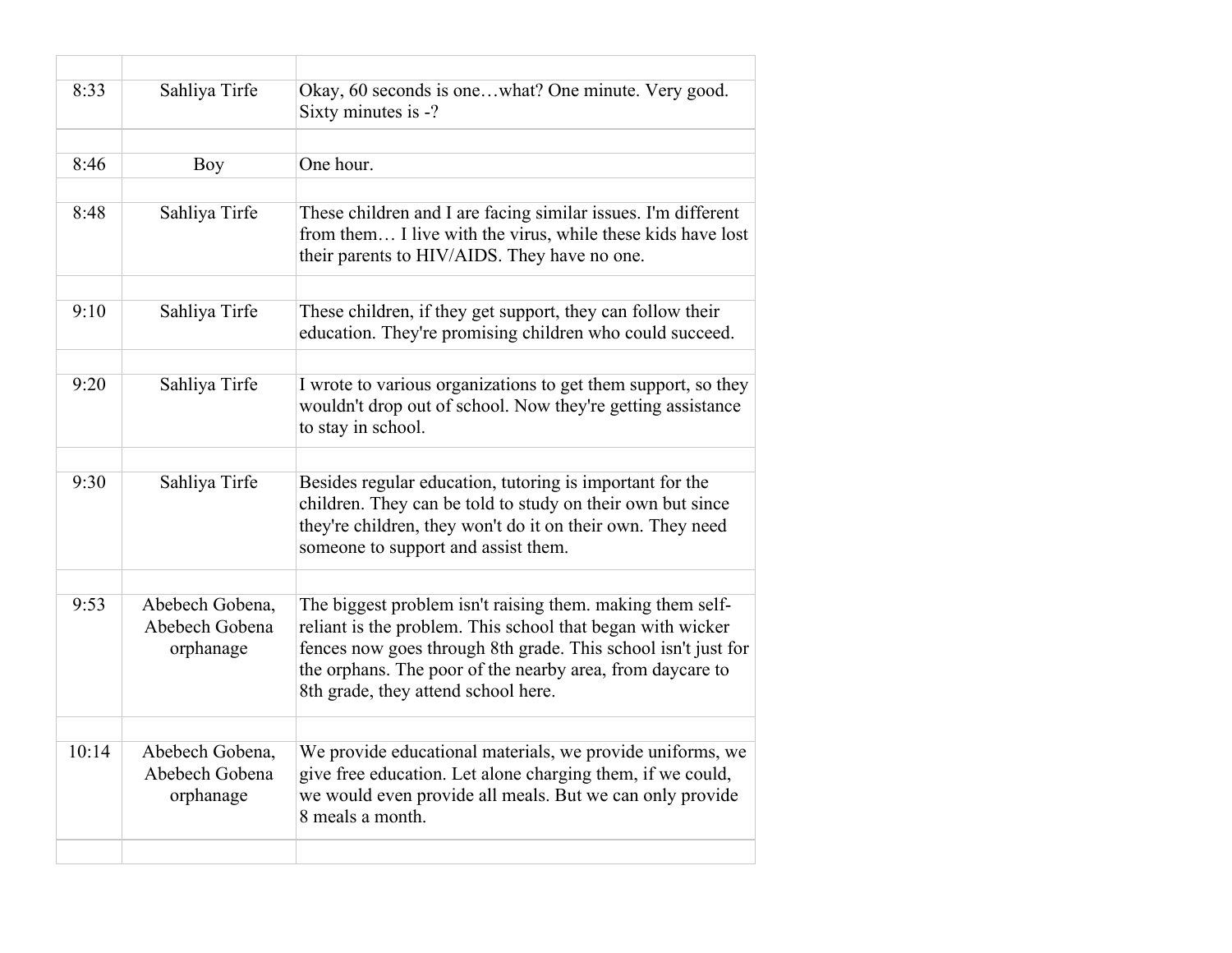| 10:34 | Abebech Gobena,<br>Abebech Gobena<br>orphanage | The important thing is their education, because when they<br>begin to run the country, they will make a difference.                                                                                                                                                                                                                                                                                          |
|-------|------------------------------------------------|--------------------------------------------------------------------------------------------------------------------------------------------------------------------------------------------------------------------------------------------------------------------------------------------------------------------------------------------------------------------------------------------------------------|
|       |                                                |                                                                                                                                                                                                                                                                                                                                                                                                              |
| 10:43 | Abebech Gobena,<br>Abebech Gobena<br>orphanage | Regarding education, many attend government schools.<br>This year, four children will graduate (from high school).<br>We expect them to do well, and there will be more next<br>year.                                                                                                                                                                                                                        |
|       |                                                |                                                                                                                                                                                                                                                                                                                                                                                                              |
| 10:57 | Girl                                           | I rank between first and fifth in my class. Regarding<br>studying, I go to the library after class. I'm in 12th grade,<br>and I'm taking the graduation exam tomorrow. If I reach the<br>goal the way I envision it, my plan is to become a doctor.<br>For the people of Ethiopia and the suffering poor, given that<br>HIV/Aids is devastating our world, I have the desire and the<br>plan to find a cure. |
|       |                                                |                                                                                                                                                                                                                                                                                                                                                                                                              |
| 11:43 | Abebech Gobena,<br>Abebech Gobena<br>orphanage | When we train them in various skills, and the begin to<br>produce, using their skills, out of 100% of their earnings,<br>they put $60\%$ in the bank. We make sure of this. $40\%$ goes<br>to the organization, since they're residents. We do this so<br>they get used to earning their keep.                                                                                                               |
|       |                                                |                                                                                                                                                                                                                                                                                                                                                                                                              |
| 12:01 | Abebech Gobena,<br>Abebech Gobena<br>orphanage | They take their account books with them when they leave.<br>We have trained 46 of them here, in hairdressing,<br>photography, metalworkand they have opened shops.                                                                                                                                                                                                                                           |
|       |                                                |                                                                                                                                                                                                                                                                                                                                                                                                              |
| 12:16 | Abebech Gobena,<br>Abebech Gobena<br>orphanage | They are now self-supporting and active.                                                                                                                                                                                                                                                                                                                                                                     |
|       |                                                |                                                                                                                                                                                                                                                                                                                                                                                                              |
| 12:24 | Narrator                                       | Even with education and training, AIDS orphans face<br>obstacles. People often assume incorrectly that all children<br>of HIV+ parents are born with the virus.                                                                                                                                                                                                                                              |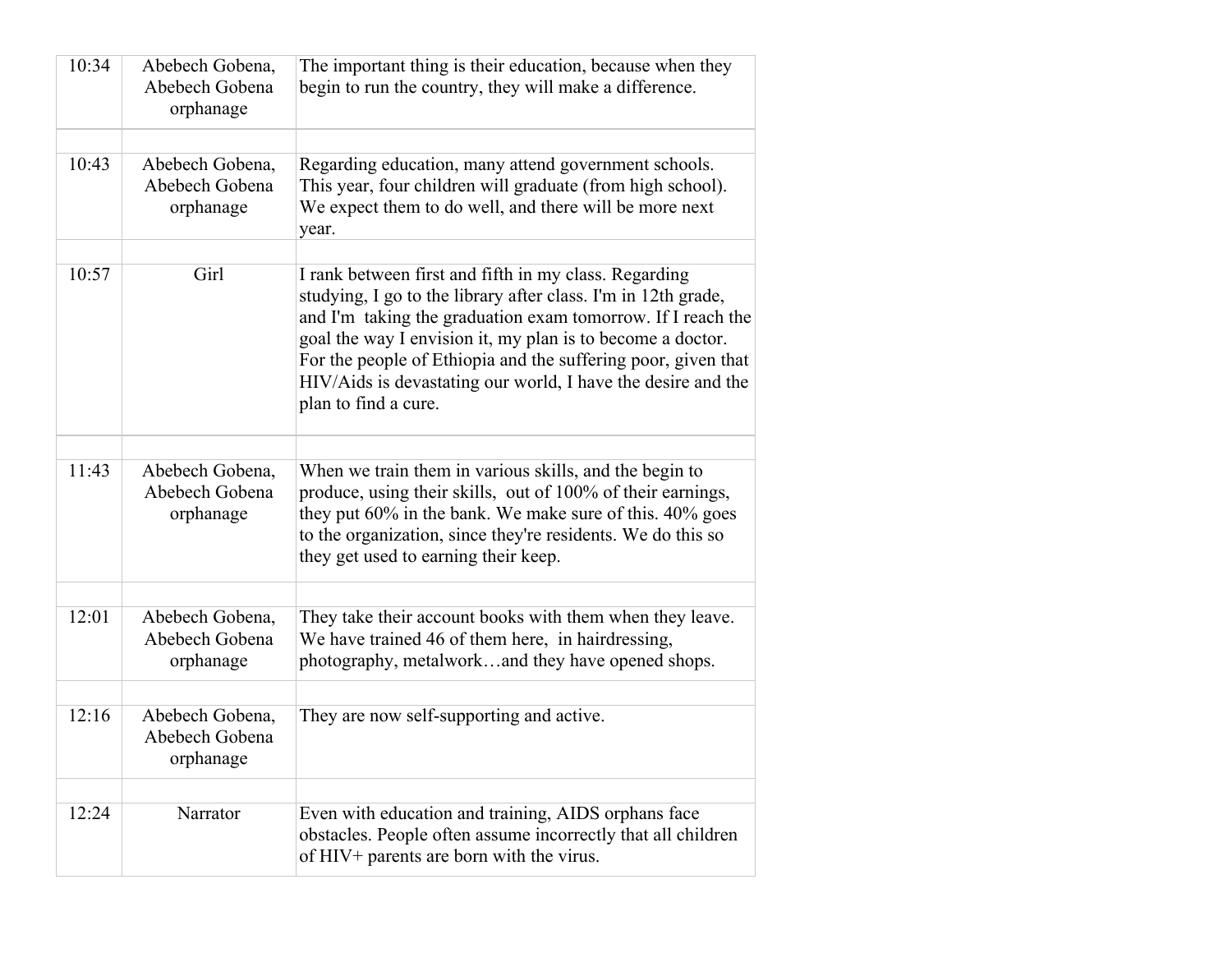| 12:52 | Abebech Gobena,<br>Abebech Gobena<br>orphanage | Anyone can raise children who don't have parents. They<br>want to, too. But these, everyone thinks they have it (HIV).<br>People think they have it, and so don't want to get close to<br>them.                                                                                                             |
|-------|------------------------------------------------|-------------------------------------------------------------------------------------------------------------------------------------------------------------------------------------------------------------------------------------------------------------------------------------------------------------|
|       |                                                |                                                                                                                                                                                                                                                                                                             |
| 13:10 | Abebech Gobena,<br>Abebech Gobena<br>orphanage | By the way, HIV isn't transmitted by eating or drinking<br>together, or sleeping in the same bed. It's not easily<br>transmitted. The way it spreads is well-known.                                                                                                                                         |
|       |                                                |                                                                                                                                                                                                                                                                                                             |
| 13:27 | Abebech Gobena,<br>Abebech Gobena<br>orphanage | So care should be taken around that, but avoiding orphans<br>brings their morale down. They will see themselves as<br>excluded from the community. They go to a good school,<br>mix with many kids. They go out in public, visit other<br>neighborhoods, with no problem. This is because they're<br>known. |
|       |                                                |                                                                                                                                                                                                                                                                                                             |
|       |                                                |                                                                                                                                                                                                                                                                                                             |
| 14:04 | Abebech Gobena,<br>Abebech Gobena<br>orphanage | I want people to see, when the children kiss me, because<br>nothing happens through kissing. This is true of all AIDS<br>orphans.                                                                                                                                                                           |
|       |                                                |                                                                                                                                                                                                                                                                                                             |
| 14:21 | Abebech Gobena,<br>Abebech Gobena<br>orphanage | An honorable man once came to visit. While we chatted, I<br>pointed out a group of kids who are HIV+. He left without<br>drinking his coffee. Maybe he thought AIDS was in his<br>coffee, I don't know. It's not going to get better if we run<br>away from it.                                             |
|       |                                                |                                                                                                                                                                                                                                                                                                             |
| 14:36 | Abebech Gobena,<br>Abebech Gobena<br>orphanage | If we avoid those who are HIV/, if we distance themand<br>hold a grudge, they will spread the illness, because they<br>can't participate in community life. Will they have<br>compassion for us? No.                                                                                                        |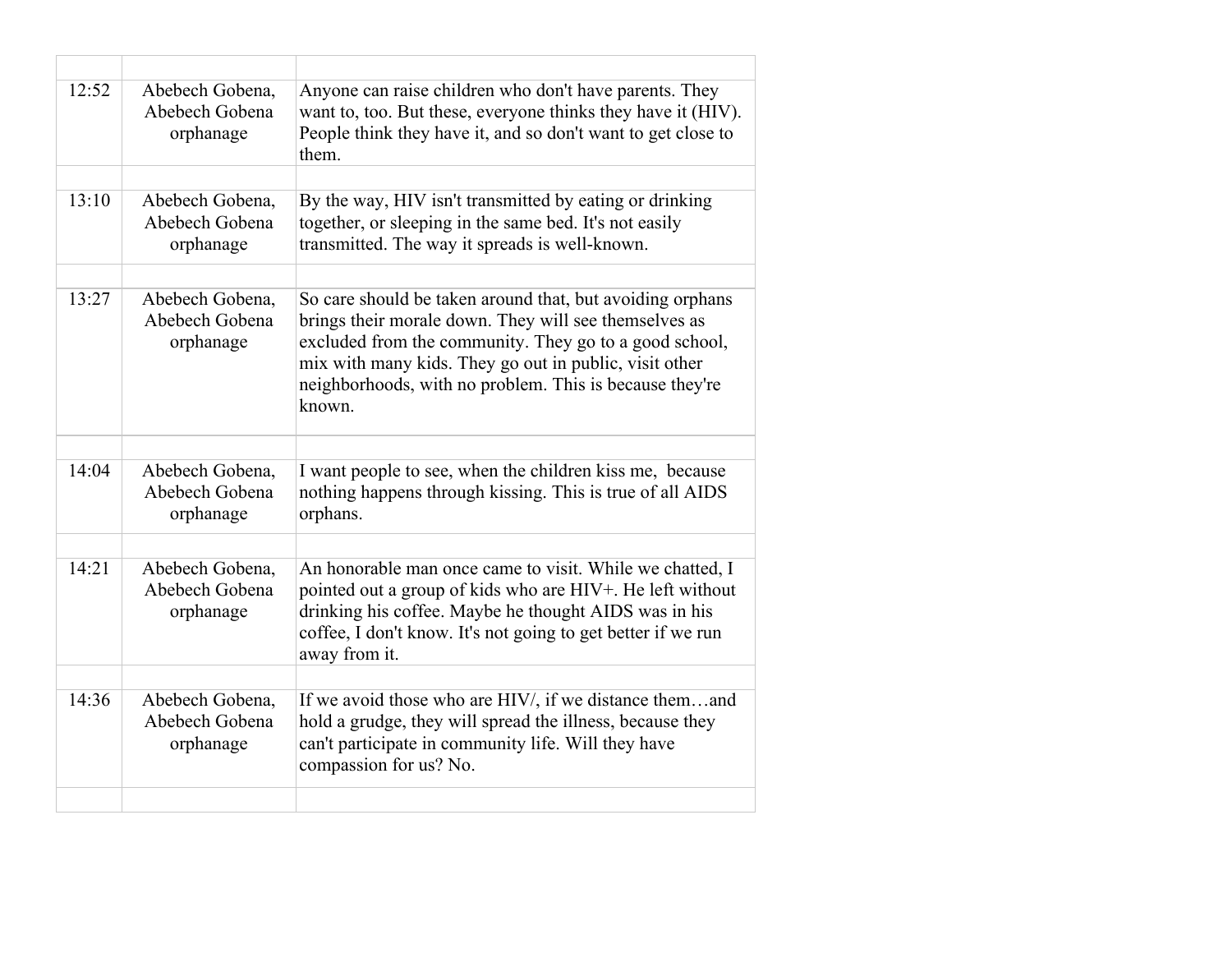| 14:51 | Abebech Gobena,<br>Abebech Gobena<br>orphanage | Those who have the virus, and other sick children, I have<br>them eat with me. This is so they can be given close<br>attention. When they say they're not hungry, the workers<br>may not look after the children, but I find ways to persuade<br>them to eat. They're known as my friends. If they're sick, I<br>have them sleep next to me, so I can watch over them in the<br>night.                                 |
|-------|------------------------------------------------|------------------------------------------------------------------------------------------------------------------------------------------------------------------------------------------------------------------------------------------------------------------------------------------------------------------------------------------------------------------------------------------------------------------------|
|       |                                                |                                                                                                                                                                                                                                                                                                                                                                                                                        |
| 15:32 | Narrator                                       | In some locations, even though resources may be scarce, the<br>entire community reaches out to help AIDS orphans.                                                                                                                                                                                                                                                                                                      |
|       |                                                |                                                                                                                                                                                                                                                                                                                                                                                                                        |
| 15:42 | Assefa Nega,<br>Neighborhood AIDS<br>Project   | In our Kebele (neighborhood), gradually people who have<br>HIV/AIDS, and orphans are coming forward. Children who<br>have lost their parents to the virus-- we support them, take<br>care of them, and love to the best of our ability-- especially<br>our Kebele's administration-- we assist them.                                                                                                                   |
|       |                                                |                                                                                                                                                                                                                                                                                                                                                                                                                        |
| 16:08 | Assefa Nega,<br>Neighborhood AIDS<br>Project   | In Ethiopia, people in their own communities, in their<br>neighborhoods and workplaces, through friendships and<br>their home towns, come together to form Iddirs<br>(associations). Iddirs are for support in good times and bad.<br>It is said, "50 limes are a load to one person" "but a gift<br>to 50 people."                                                                                                    |
|       |                                                |                                                                                                                                                                                                                                                                                                                                                                                                                        |
| 16:32 | Assefa Nega,<br>Neighborhood AIDS<br>Project   | Iddirs are like that. If there's hardship for a few people, a<br>community can handle it more easily.                                                                                                                                                                                                                                                                                                                  |
|       |                                                |                                                                                                                                                                                                                                                                                                                                                                                                                        |
| 16:41 | Assefa Nega,<br>Neighborhood AIDS<br>Project   | In the past, Iddirs focused on death and mourning. Now,<br>many Iddirs have broken their silence, and begun work on<br>community development. Our Iddir, for instance, has quite a<br>few projects. One such project is this school for children<br>that we have opened. We're working hard on it. There is an<br>attitude about how Iddirs used to be-- that they can't and<br>won't change old ways of doing things. |